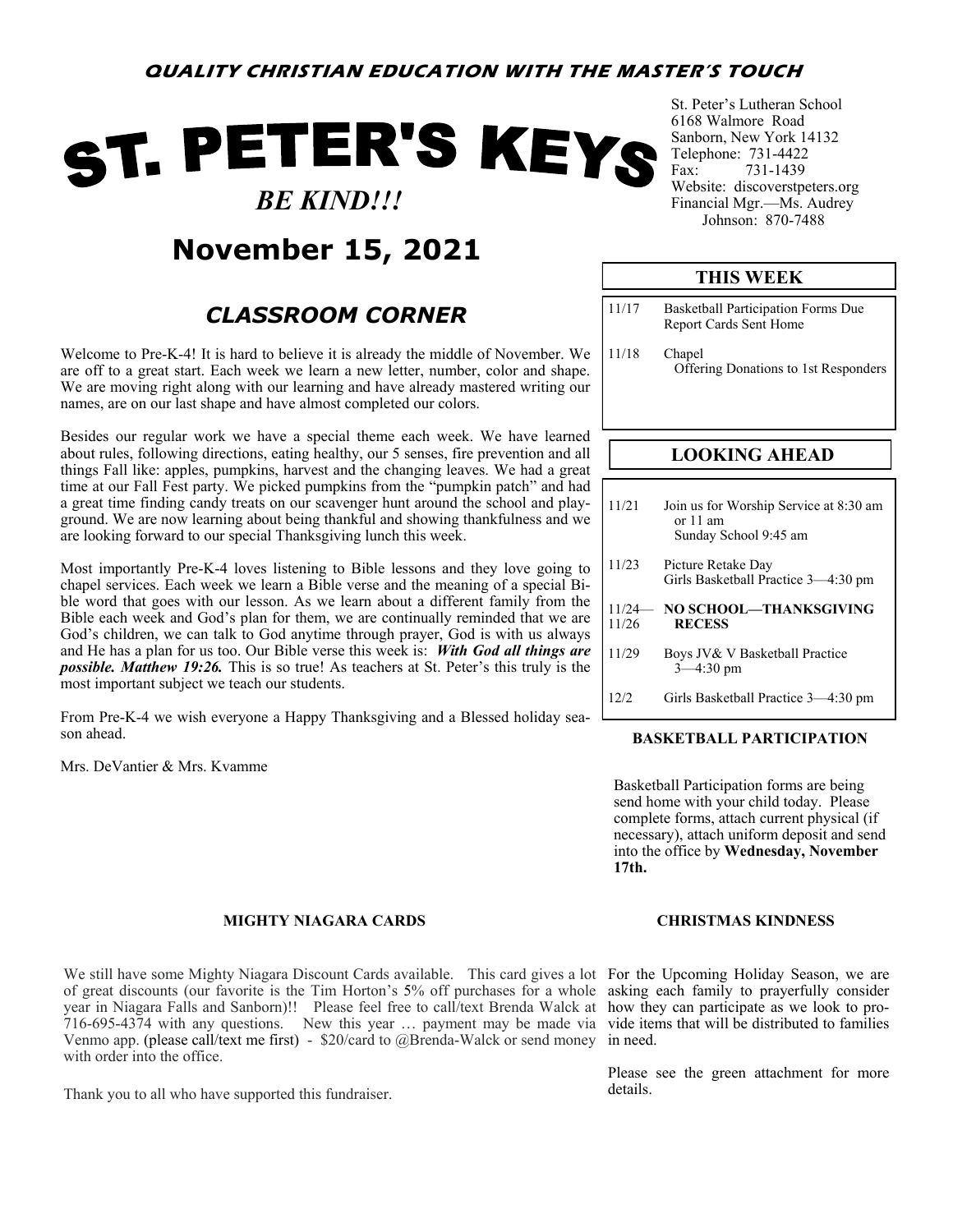#### **PICTURE RETAKES**

Picture Retake Day is Tuesday, November 23rd. If your child had their picture taken on October 6th, you should have received these photos or an "It's Not Too Late To Order" Card. If you would like a retake, please have your child bring in the picture package or card on Picture Retake Day.

If you have any questions, please contact INTER-STATE.COM/ORDER.

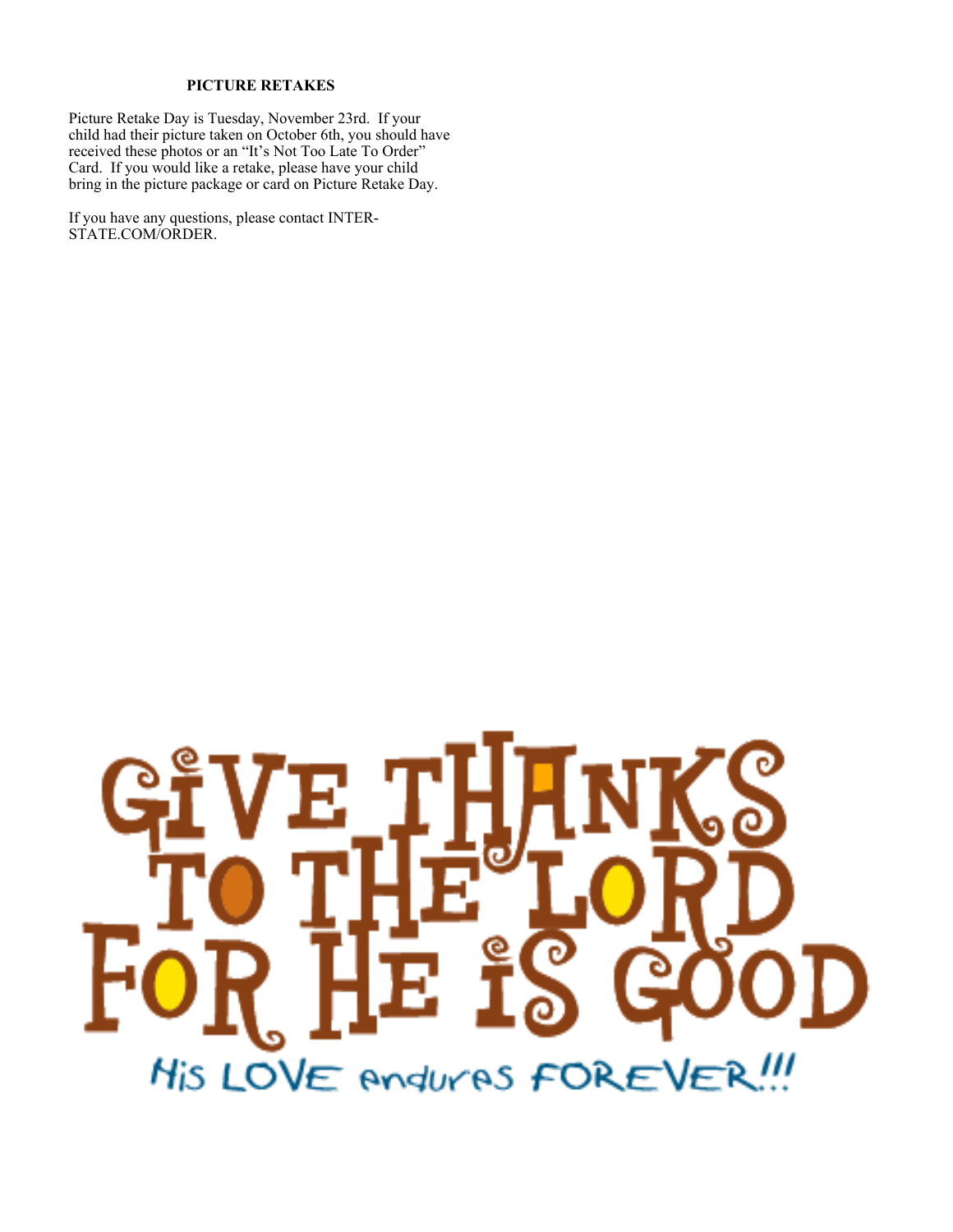| <b>AFTER SCHOOL SIGN UP</b><br>*Week of November 22nd<br>Due on Thursday, November 18th<br>Pre-Reg (per day) 1 hour(a) \$5,<br>2 hours $\omega$ \$10, 3 hours $\omega$ \$15 |                                                                                      |                                     |  |                         |    |  |
|-----------------------------------------------------------------------------------------------------------------------------------------------------------------------------|--------------------------------------------------------------------------------------|-------------------------------------|--|-------------------------|----|--|
|                                                                                                                                                                             |                                                                                      | Family Reg for the year is \$35.00. |  |                         |    |  |
| Emergency                                                                                                                                                                   |                                                                                      |                                     |  | (family not registered) |    |  |
|                                                                                                                                                                             | \$7.00 per hour<br>add \$1.00 per child per<br>Late Enrollees<br>day after Thursday. |                                     |  |                         |    |  |
| Name                                                                                                                                                                        |                                                                                      |                                     |  |                         |    |  |
|                                                                                                                                                                             |                                                                                      | Mon Tues Wed Thurs Fri              |  |                         |    |  |
| Hrs.                                                                                                                                                                        |                                                                                      |                                     |  | XX XX                   | XX |  |
| Name                                                                                                                                                                        |                                                                                      |                                     |  |                         |    |  |
|                                                                                                                                                                             |                                                                                      | Mon Tues Wed Thurs Fri              |  |                         |    |  |
| Hrs.                                                                                                                                                                        |                                                                                      |                                     |  | XX XX XX                |    |  |
| TOTAL ENCLOSED<br><b>NO SCHOOL</b>                                                                                                                                          |                                                                                      |                                     |  |                         |    |  |
| <b>NOVEMBER 24TH, 25TH AND 26TH</b><br><b>THANKSGIVING RECESS</b>                                                                                                           |                                                                                      |                                     |  |                         |    |  |
| THIS FRIDAY, (11/19)<br><b>FOR LUNCH-PIZZA</b><br>(Orders due Tuesday, 11/16)                                                                                               |                                                                                      |                                     |  |                         |    |  |
| Name                                                                                                                                                                        |                                                                                      |                                     |  | Gr.                     |    |  |
|                                                                                                                                                                             | Slice w/cheese $\omega$ \$1.75                                                       |                                     |  |                         |    |  |
| Slice w/pepperoni @\$2.00                                                                                                                                                   |                                                                                      |                                     |  |                         |    |  |
| <b>Total Enclosed</b>                                                                                                                                                       |                                                                                      |                                     |  |                         |    |  |
| Please provide exact change.                                                                                                                                                |                                                                                      |                                     |  |                         |    |  |
| <b>Proceeds to benefit Student</b><br><b>Development</b>                                                                                                                    |                                                                                      |                                     |  |                         |    |  |

| AFTER SCHOOL SIGN UP<br>*Week of November 29th<br>Due on Thursday, November 18th<br>Pre-Reg (per day) 1 hour@ \$5,<br>2 hours $\omega$ \$10, 3 hours $\omega$ \$15  |  |  |  |                        |  |  |
|---------------------------------------------------------------------------------------------------------------------------------------------------------------------|--|--|--|------------------------|--|--|
| Family Reg for the year is \$35.00.<br>(family not registered)<br>Emergency<br>\$7.00 per hour<br>add \$1.00 per child per<br>Late Enrollees<br>day after Thursday. |  |  |  |                        |  |  |
| Name<br>Hrs                                                                                                                                                         |  |  |  | Mon Tues Wed Thurs Fri |  |  |
| Name<br>Hrs.                                                                                                                                                        |  |  |  | Mon Tues Wed Thurs Fri |  |  |
| <b>TOTAL ENCLOSED</b>                                                                                                                                               |  |  |  |                        |  |  |
|                                                                                                                                                                     |  |  |  |                        |  |  |

**Please complete for week of 11/22 AND week of 11/29.**